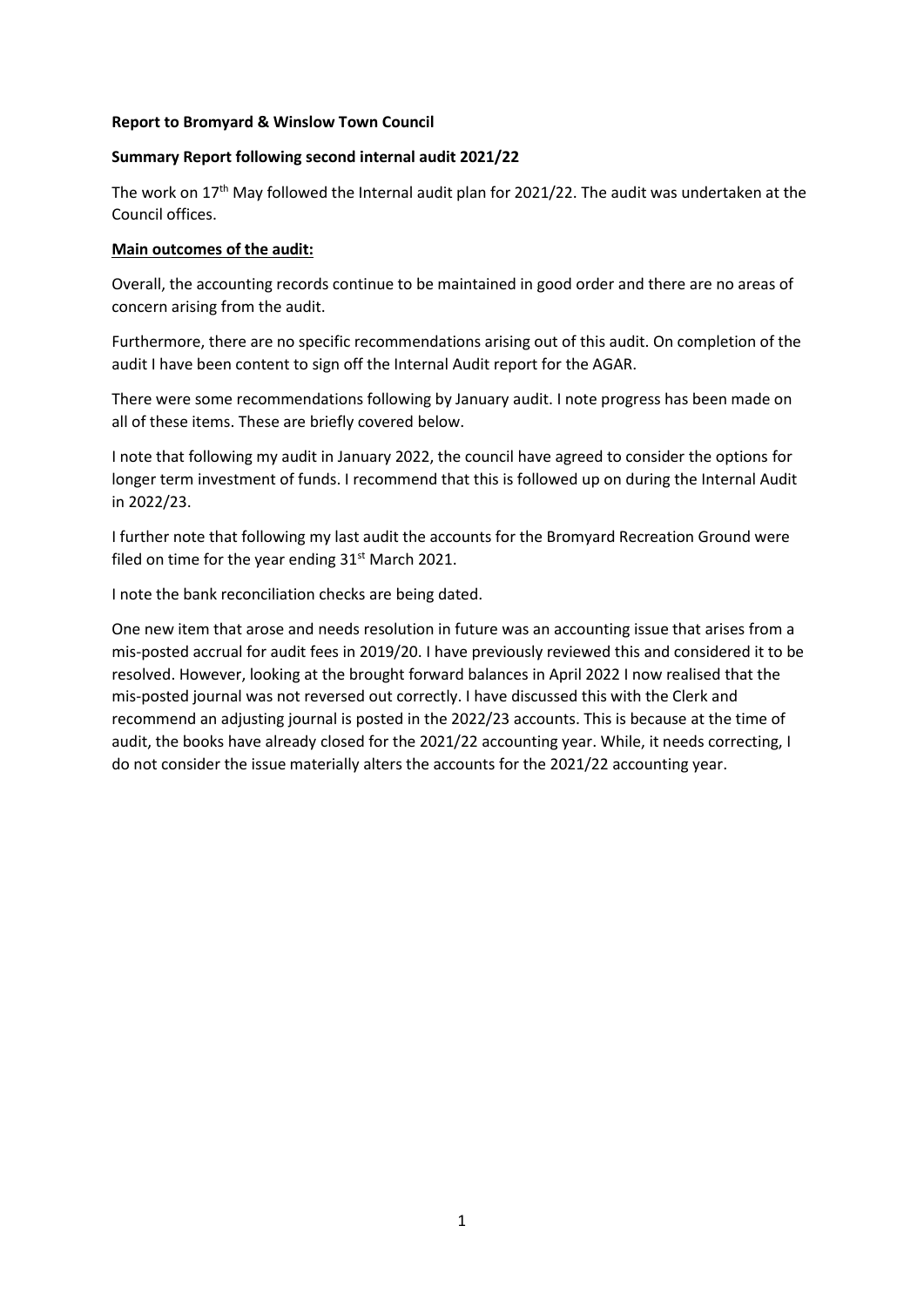# **Areas covered in the audit**

The following details the areas covered in this audit. No issues of concern were found in any area covered.

## **Section A: Appropriate Accounting Records**

- Confirmed cash books are up to date at the end of the year.
- Verified the cash book balances.
- Checked the Year end bank reconciliations.

## **Section B: Compliance with Financial Regulations and Standing Orders**

- I checked the process for letting the contracts in connection with the "Great Places to Visit and Welcome Back Recovery Plan". The clerk explained the process for invitations to tender and the subsequent process for project management. Given the tight timescales for delivery of the project, I consider the approach from the Council reasonable to ensure the success of the project, whilst being able to retain controls on the expenditure.
- I verified that payments made on the use of the debit card were subject to suitable scrutiny.

## **Section C: Risk Management**

- I verified that Council have reviewed the risk register within the year.
- I reviewed the insurance policy documents from last year and saw the current year quotations.
- I checked with the clerk on the arrangements for Health and Safety Monitoring. These are in accordance with the risk register.

### **Section D: Budgetary Controls**

- I confirmed the 2020/23 Budget was agreed by Full Council in accordance with the regulations.
- I ensured that budgets and variances are reviewed regularly.
- I reviewed the budget setting process to ensure the council has taken appropriate steps to set the precept for 2022/23 financial year.
- I checked the level of reserves held by the council are adequate and appropriate.

### **Section E: Income Controls**

- Review the Aged Debtor position at the end of the year.
- I discussed with Clerk the process for managing income associated with burials.
- I verified that expected income was being received in a timely manner.

### **Section F: Petty Cash Procedures**

• I checked the cash balances were correct on the day of the visit. These reconciled back to the year end balances.

### **Section H: Asset and Liability Control**

- I reviewed the fixed assets register, to confirm the entries are up to date.
- I checked on the treatment of new and disposed assets.
- I checked the Loan balances and payments are as reported in the AGAR return are correct.

### **Section I: Bank reconciliations**

• I confirmed that regular bank reconciliations have been undertaken during the year.